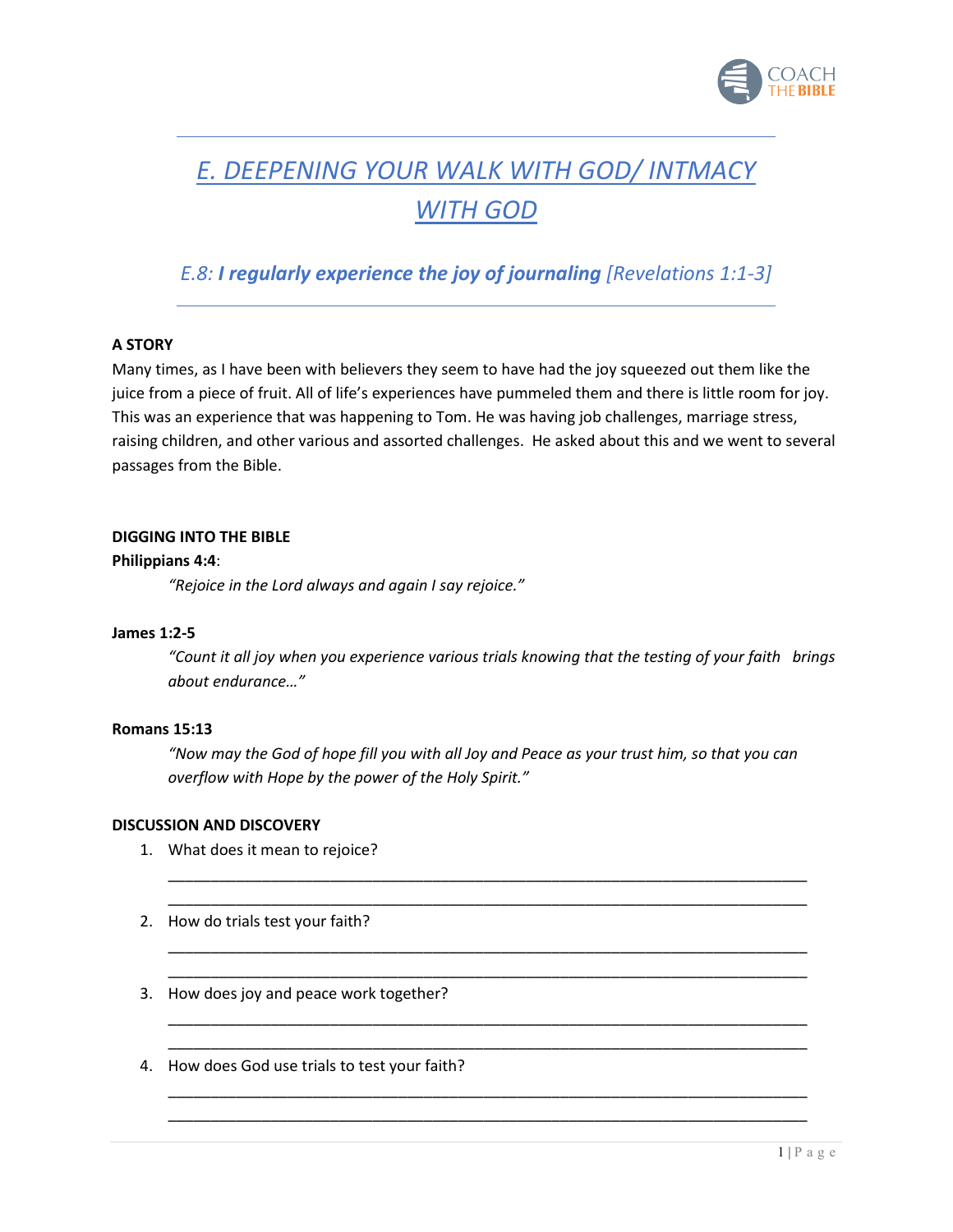

- 5. How does someone count it all joy?
- 6. What is the "Hope by the power of the Holy Spirit? **APPLICATION AND ACCOUNTABILITY** 7. What do you experience as your read these passages? 8. What verse impacts you the most? 9. How does it impact you? 10. What do you hear God saying to you? 11. What resources does He have to help you with these challenges? 12. Which challenge would you like to take on first? 13. What do you see God doing in you through this challenge? 14. What would be your future desire in this circumstance? 15. What step do you need to take first to experience His joy? 16. How will you record this joy in a journal? 17. When will you get started?